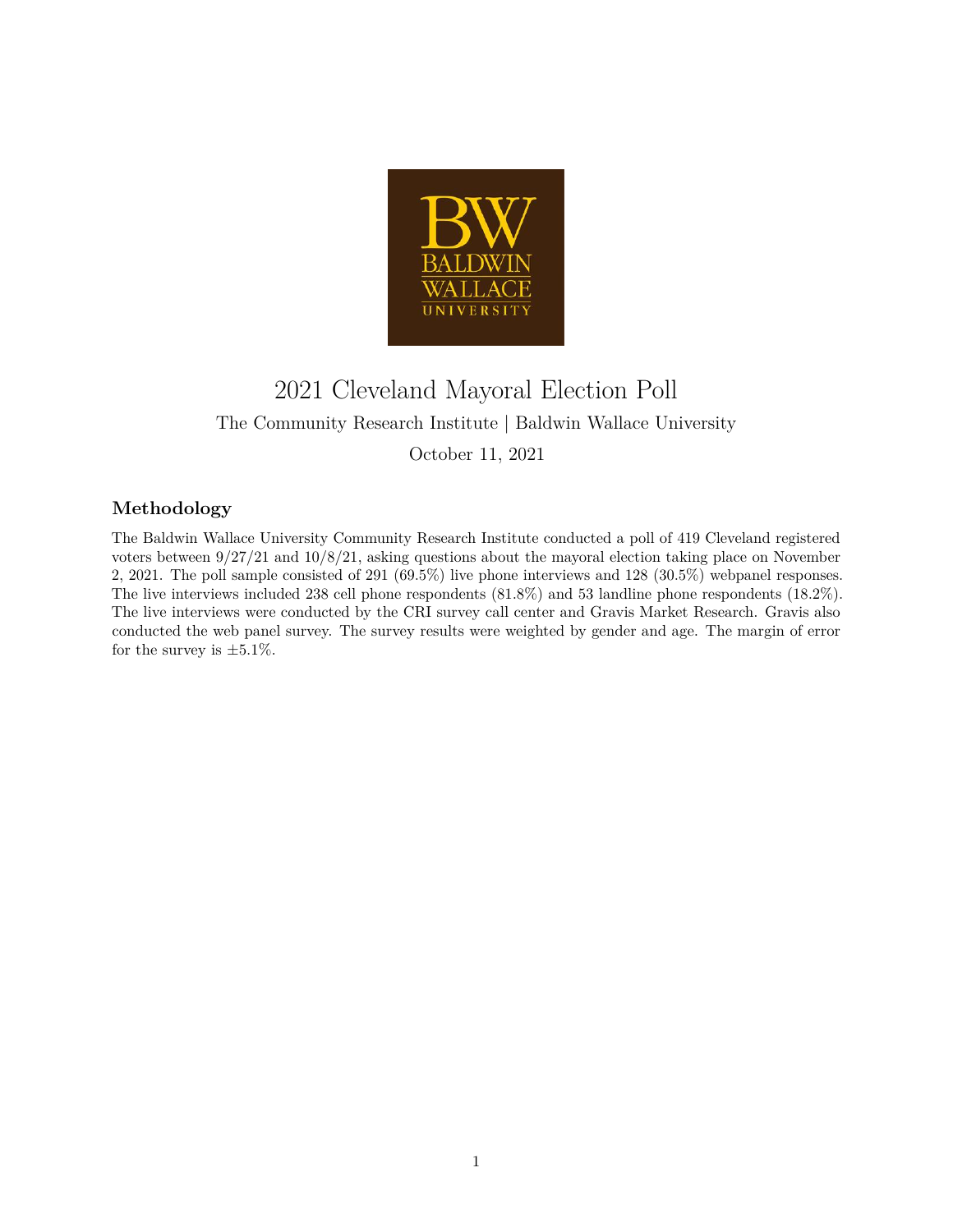|                    |          | Age   |       |       | Race/Ethnicity |       |       |
|--------------------|----------|-------|-------|-------|----------------|-------|-------|
| Response           | All      | 18-34 | 35-54 | $55+$ | Black          | White | Other |
| Less than one year | 1.9      | 3.4   | 2.0   | 0.5   | 2.1            | 1.5   | 2.6   |
| $1-5$ years        | $15.7\,$ | 23.9  | 13.8  | 9.9   | 10.4           | 20.0  | 19.9  |
| $6-10$ years       | 9.3      | 11.9  | 8.5   | 7.7   | 6.2            | 11.7  | 12.1  |
| $11-15$ years      | 6.0      | 3.8   | 7.1   | 7.0   | 6.8            | 5.9   | 3.8   |
| $16-20$ years      | 8.4      | 14.0  | 5.3   | 6.0   | 10.8           | 4.8   | 11.5  |
| More than 20 years | 58.6     | 42.9  | 63.3  | 68.9  | 63.8           | 56.2  | 50.1  |

## **Q1: How long have you lived in Cleveland?**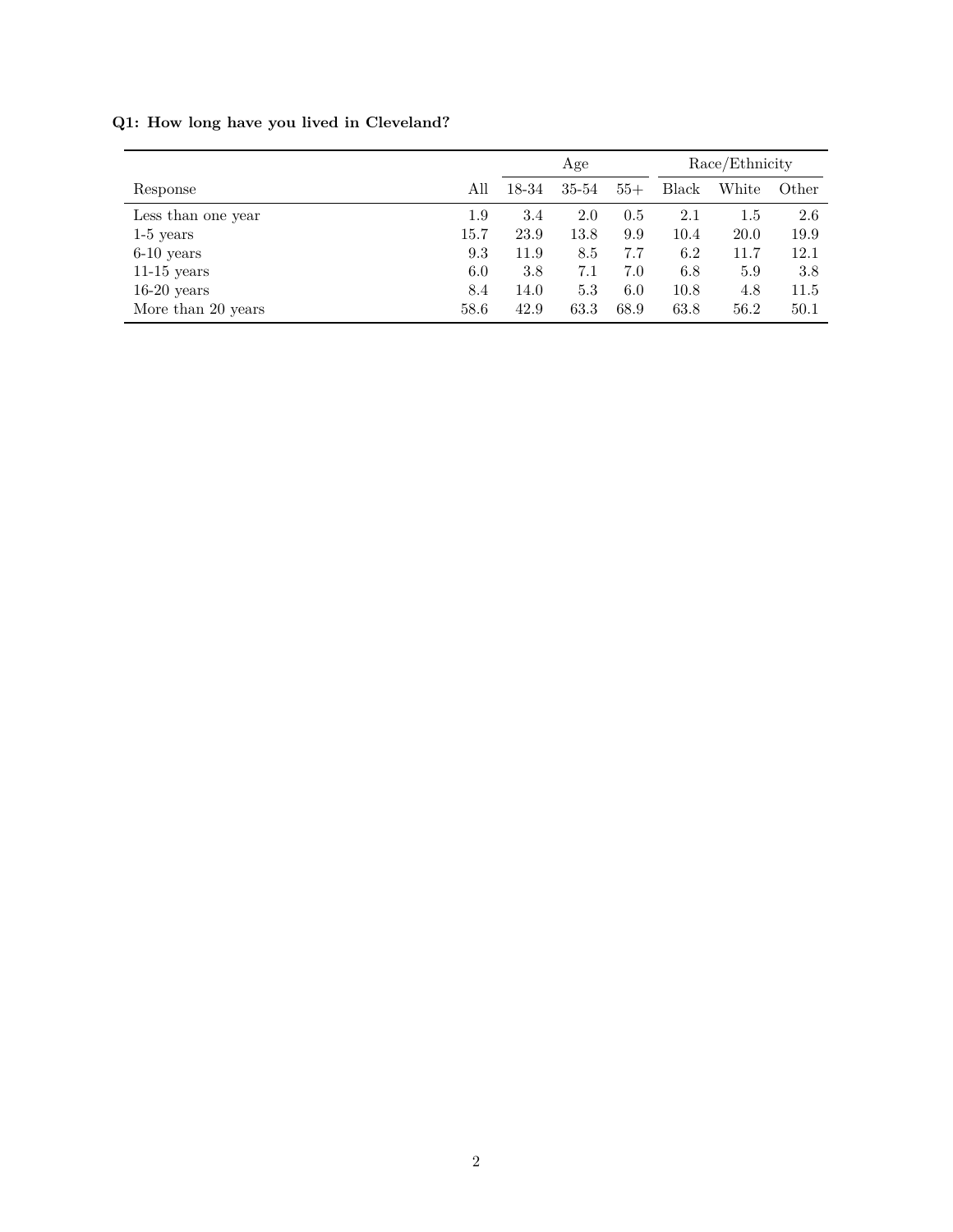|               |               | Age   |       |       | Race/Ethnicity |       |       |
|---------------|---------------|-------|-------|-------|----------------|-------|-------|
| Response      | All           | 18-34 | 35-54 | $55+$ | Black          | White | Other |
| yes           | 26.8          | 29.7  | 37.5  | 14.7  | 29.6           | 23.5  | 27.3  |
| no            | 72.9          | 69.1  | 62.5  | 85.3  | 70.4           | 76.5  | 70.1  |
| (no response) | $0.4^{\circ}$ | 1.1   | NΑ    | NΑ    | NΑ             | ΝA    | 2.6   |

## **Q2: Do you have school-aged children?**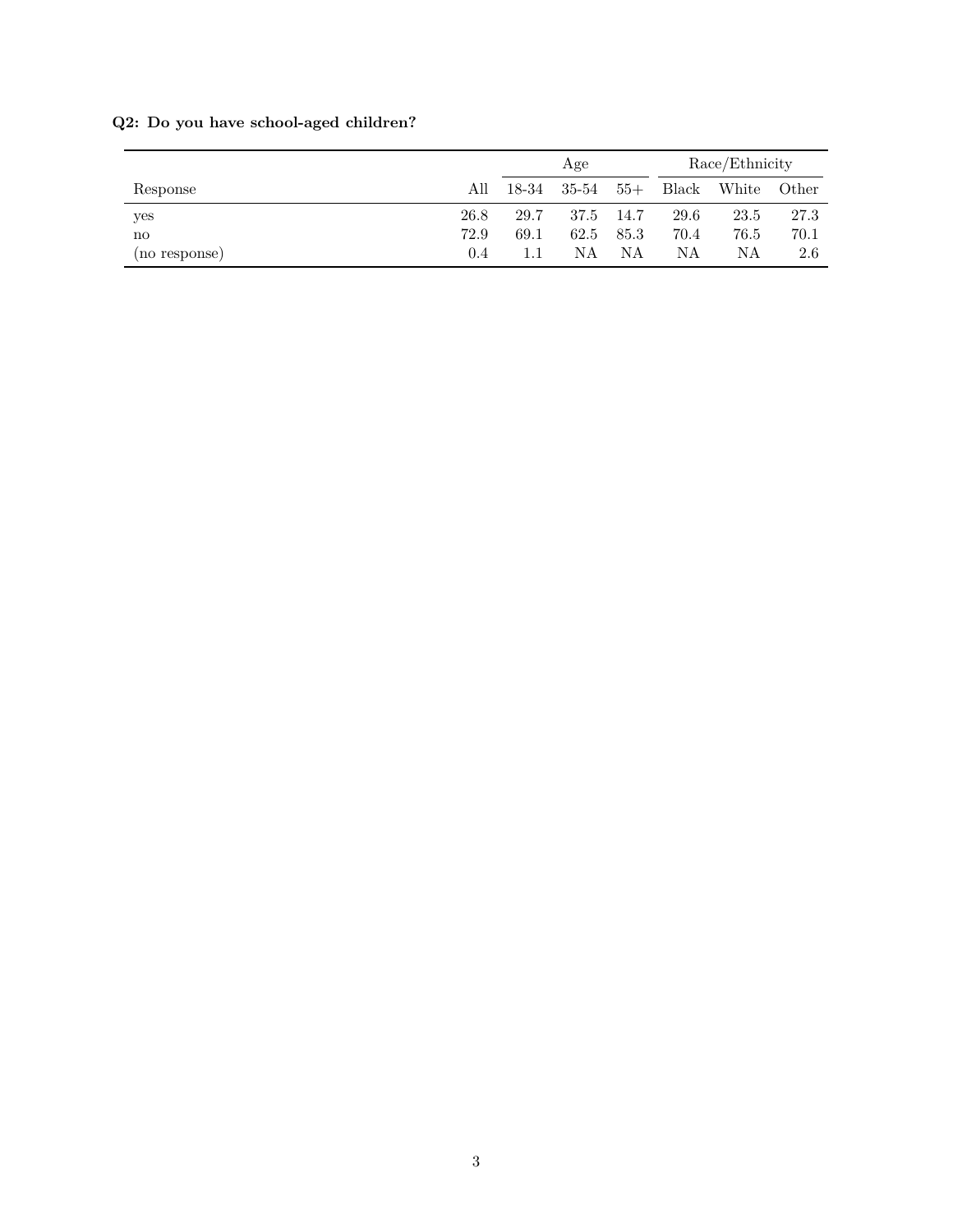|                 |         | Age   |       |       | Race/Ethnicity |       |       |
|-----------------|---------|-------|-------|-------|----------------|-------|-------|
| Response        | All     | 18-34 | 35-54 | $55+$ | Black          | White | Other |
| Justin Bibb     | 19.8    | 16.0  | 19.9  | 23.2  | 16.2           | 21.7  | 25.6  |
| Ross DiBello    | 0.9     | NA    | 2.2   | 0.6   | 0.6            | 1.1   | 1.4   |
| Basheer Jones   | 10.6    | 12.7  | 9.6   | 9.6   | 16.5           | 6.2   | 5.0   |
| Kevin Kelley    | 11.8    | 10.1  | 13.2  | 12.2  | 6.6            | 18.4  | 9.6   |
| Dennis Kucinich | 9.2     | 10.0  | 7.7   | 9.9   | 4.8            | 14.4  | 8.2   |
| Zack Reed       | 5.5     | 5.4   | 5.5   | 5.6   | 10.9           | 1.7   | NA    |
| Sandra Williams | 6.1     | 8.0   | 7.1   | 3.6   | 8.0            | 3.2   | 8.6   |
| did not vote    | 34.6    | 37.6  | 34.1  | 32.4  | 34.8           | 33.0  | 38.8  |
| (no response)   | $1.3\,$ | NA    | 0.8   | 3.0   | 1.7            | 0.4   | 2.8   |

**Q3: If you voted in the Cleveland mayoral primary held on September 14th, which candidate did you select?**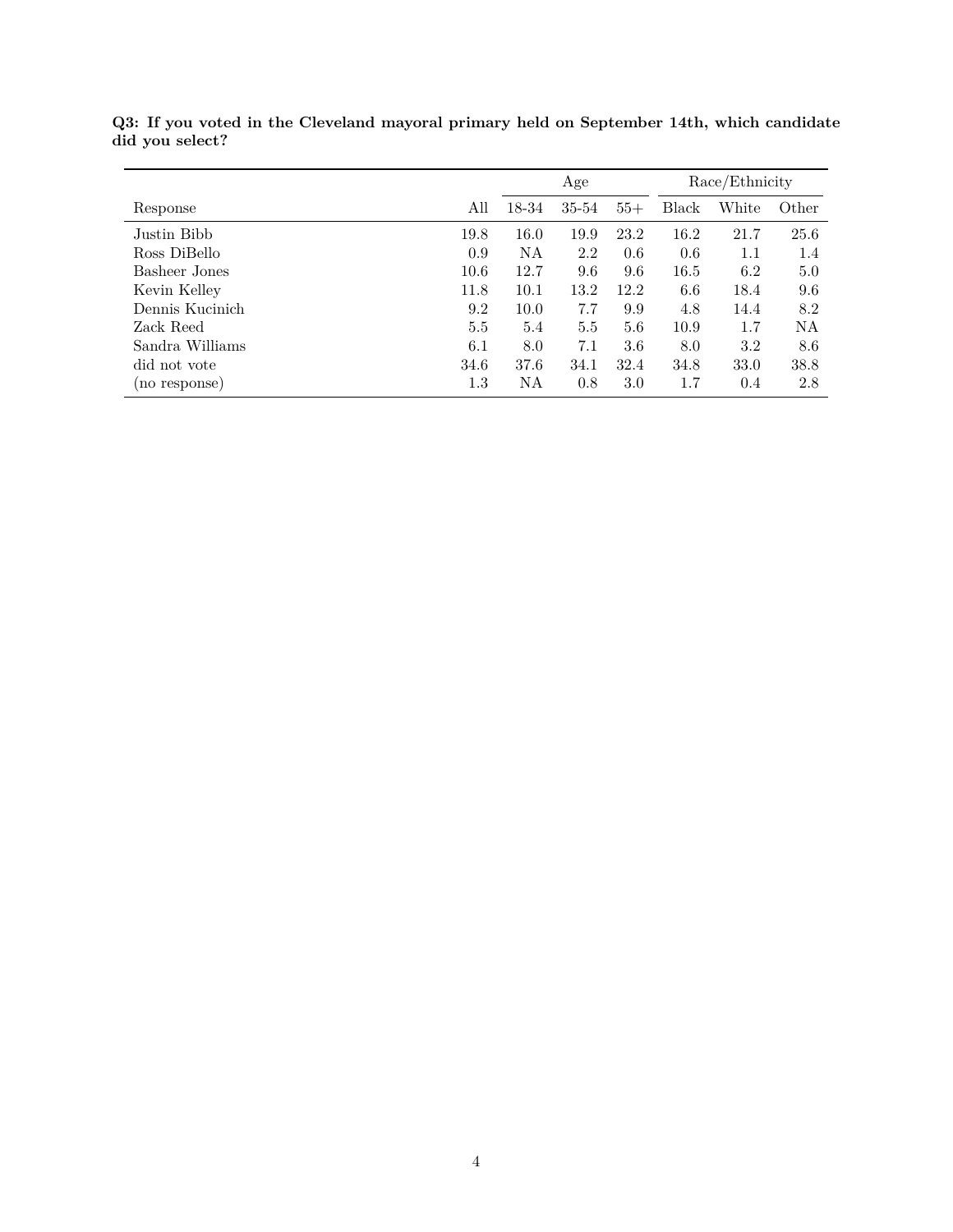|              |      | Age   |       | Race/Ethnicity |       |       |       |
|--------------|------|-------|-------|----------------|-------|-------|-------|
| Response     | All  | 18-34 | 35-54 | $55+$          | Black | White | Other |
| $_{\rm Yes}$ | 82.1 | 68.9  | 87.9  | 89.1           | 81.8  | 86.0  | 72.1  |
| No           | 3.6  | 7.3   | 2.0   | $1.6\,$        | 4.7   | 1.4   | 6.3   |
| Unsure       | 14.3 | 23.8  | 10.0  | 9.3            | 13.5  | 12.6  | 21.6  |

**Q4: Do you plan to vote in the election scheduled for November 2nd?**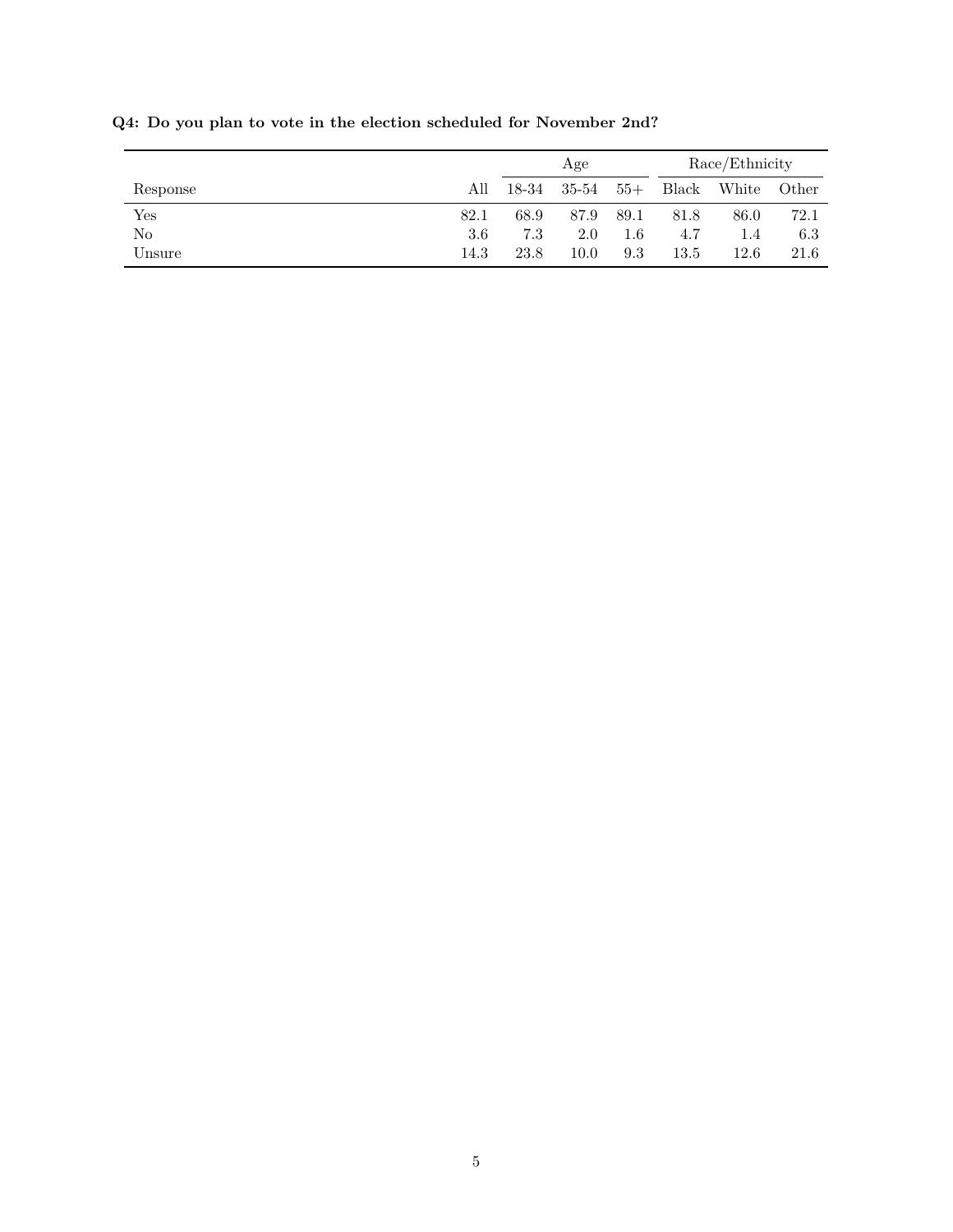|                                                                                                                                            |                              | Age                          |                              |                             | Race/Ethnicity               |                              |                              |
|--------------------------------------------------------------------------------------------------------------------------------------------|------------------------------|------------------------------|------------------------------|-----------------------------|------------------------------|------------------------------|------------------------------|
| Response                                                                                                                                   | All                          | 18-34                        | 35-54                        | $55+$                       | Black                        | White                        | Other                        |
| request an early mailed ballot<br>vote early at Cuyahoga County BoE office<br>vote at my polling location on November 2nd<br>(no response) | 21.3<br>12.9<br>45.8<br>20.0 | 18.6<br>18.2<br>31.1<br>32.2 | 16.8<br>13.2<br>55.1<br>14.9 | 27.6<br>7.9<br>51.0<br>13.4 | 18.1<br>11.4<br>48.7<br>21.8 | 24.9<br>15.2<br>45.2<br>14.8 | 21.1<br>11.0<br>38.6<br>29.3 |

## **Q5: How do you plan to vote in the November 2nd election?**

*Note:* This question was only given to respondents who indicated in Q4 that they intended to vote.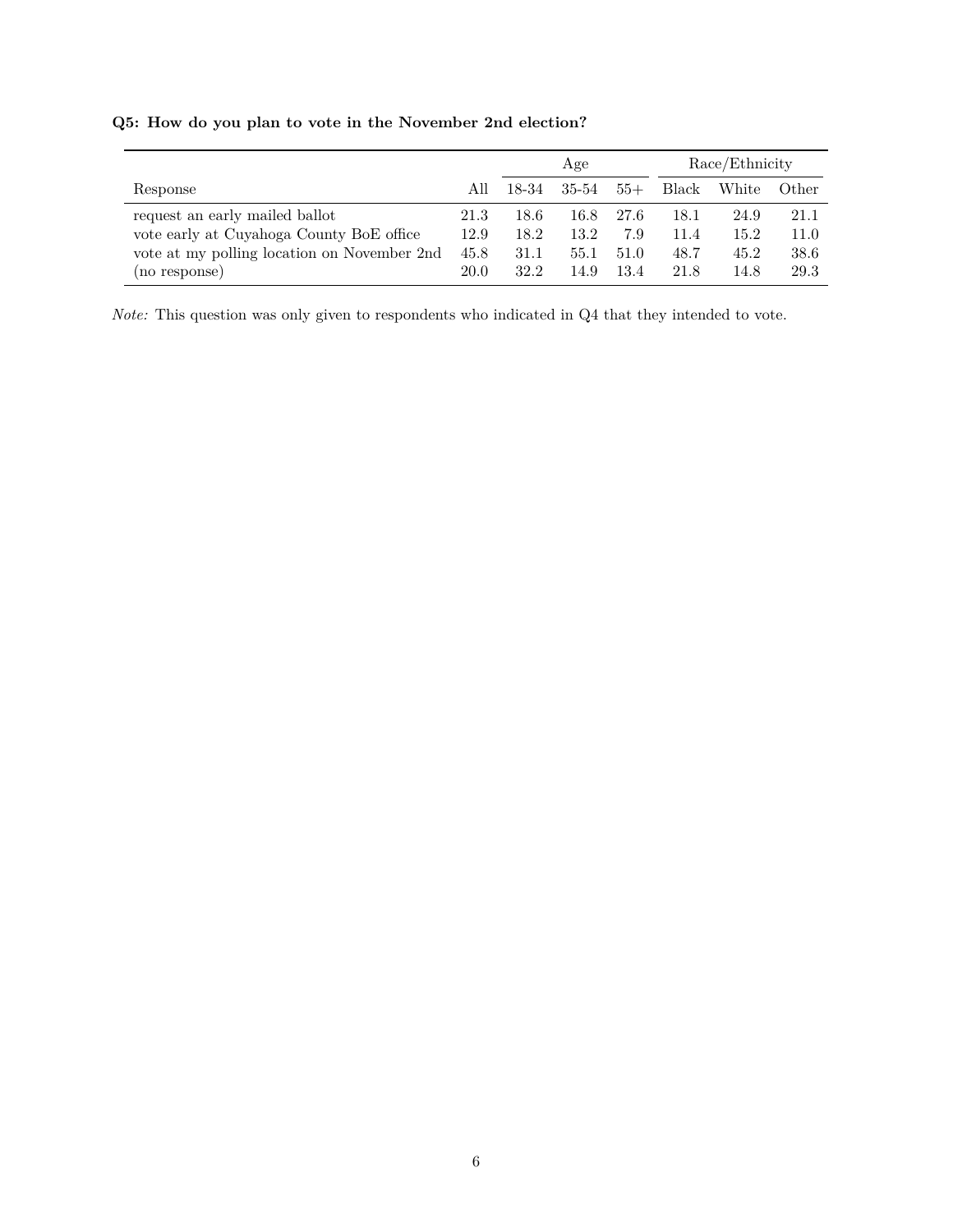#### **Q6: Which of the following issues are your top concerns?**

Respondents were permitted to select between 0 and 3 of the available choices. Percentages below indicate the proportion of respondents who selected each option within their top 3 and consequently do not total 100%.

| Response                                            | % selected |
|-----------------------------------------------------|------------|
| safety in my neighborhood                           | 45.7       |
| the quality of the Cleveland public schools         | 39.8       |
| response time of police, emergency services         | 23.8       |
| how police treat residents                          | 21.8       |
| the need for good paying jobs in Cleveland          | 20.9       |
| gang activity                                       | 14.2       |
| the condition of streets in Cleveland               | 14.2       |
| street bike speeding and noise                      | 11.3       |
| the cost of housing                                 | 11.3       |
| empty lots and boarded up houses in my neighborhood | 11.0       |
| the cost of water and sewer services                | 9.2        |
| available recycling                                 | 5.2        |
| conditions in city parks and recreation centers     | 4.9        |
| reliable trash collection                           | 2.9        |
| accessing a reliable Internet connection            | 2.8        |
| other                                               | 10.1       |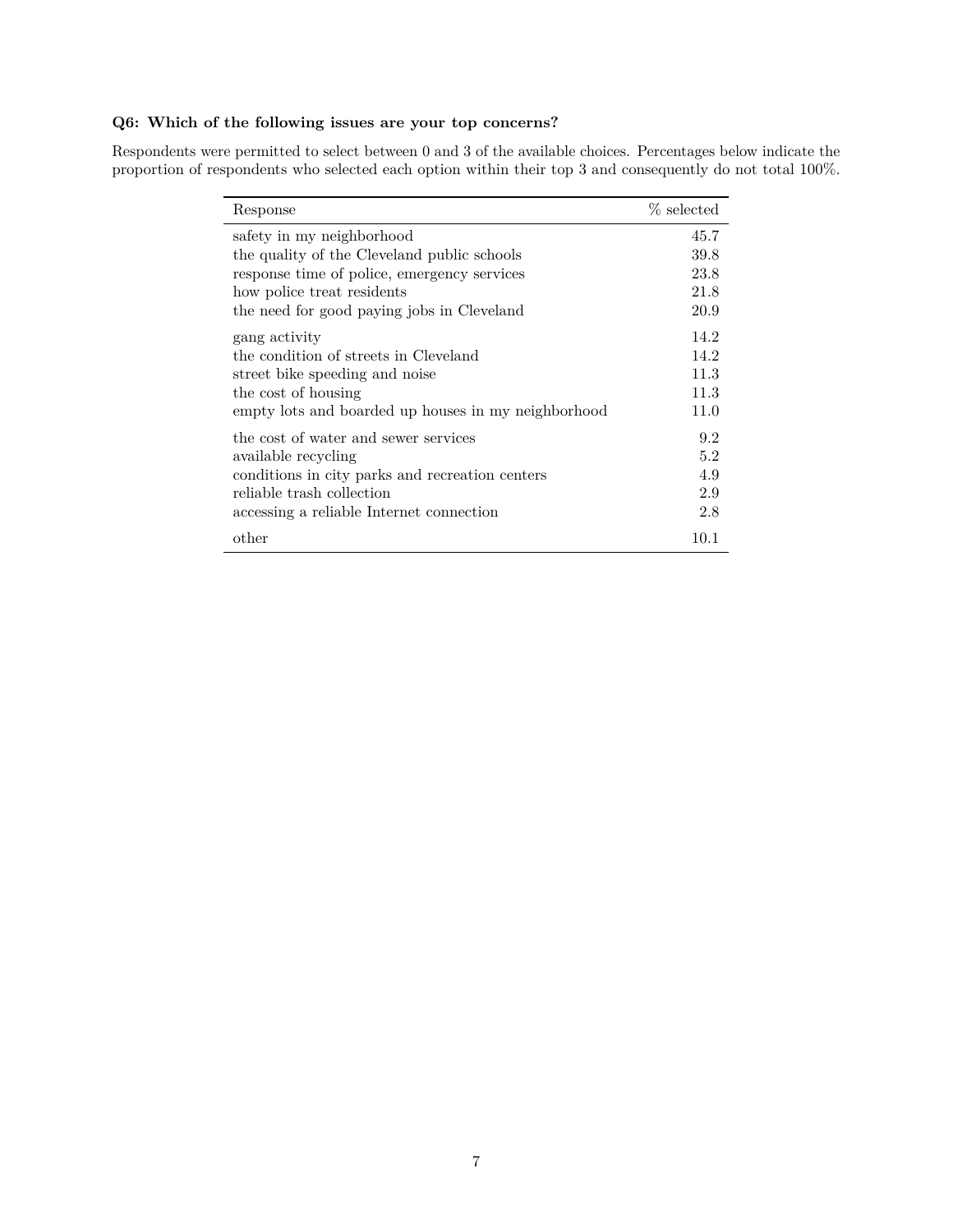|               |      | Age   |         |       | Race/Ethnicity |       |       |
|---------------|------|-------|---------|-------|----------------|-------|-------|
| Response      | All  | 18-34 | 35-54   | $55+$ | Black          | White | Other |
| Justin Bibb   | 34.5 | 31.8  | 34.4    | 37.0  | 34.3           | 34.8  | 34.1  |
| Kevin Kelley  | 24.9 | 20.0  | 28.4    | 26.4  | 18.4           | 32.3  | 24.2  |
| Undecided     | 40.0 | 48.2  | 36.4    | 35.7  | 47.0           | 32.3  | 40.6  |
| (no response) | 0.6  | NΑ    | $0.8\,$ | 0.9   | 0.4            | 0.6   |       |

**Q7: If the election for mayor were held today, whom would you vote for?**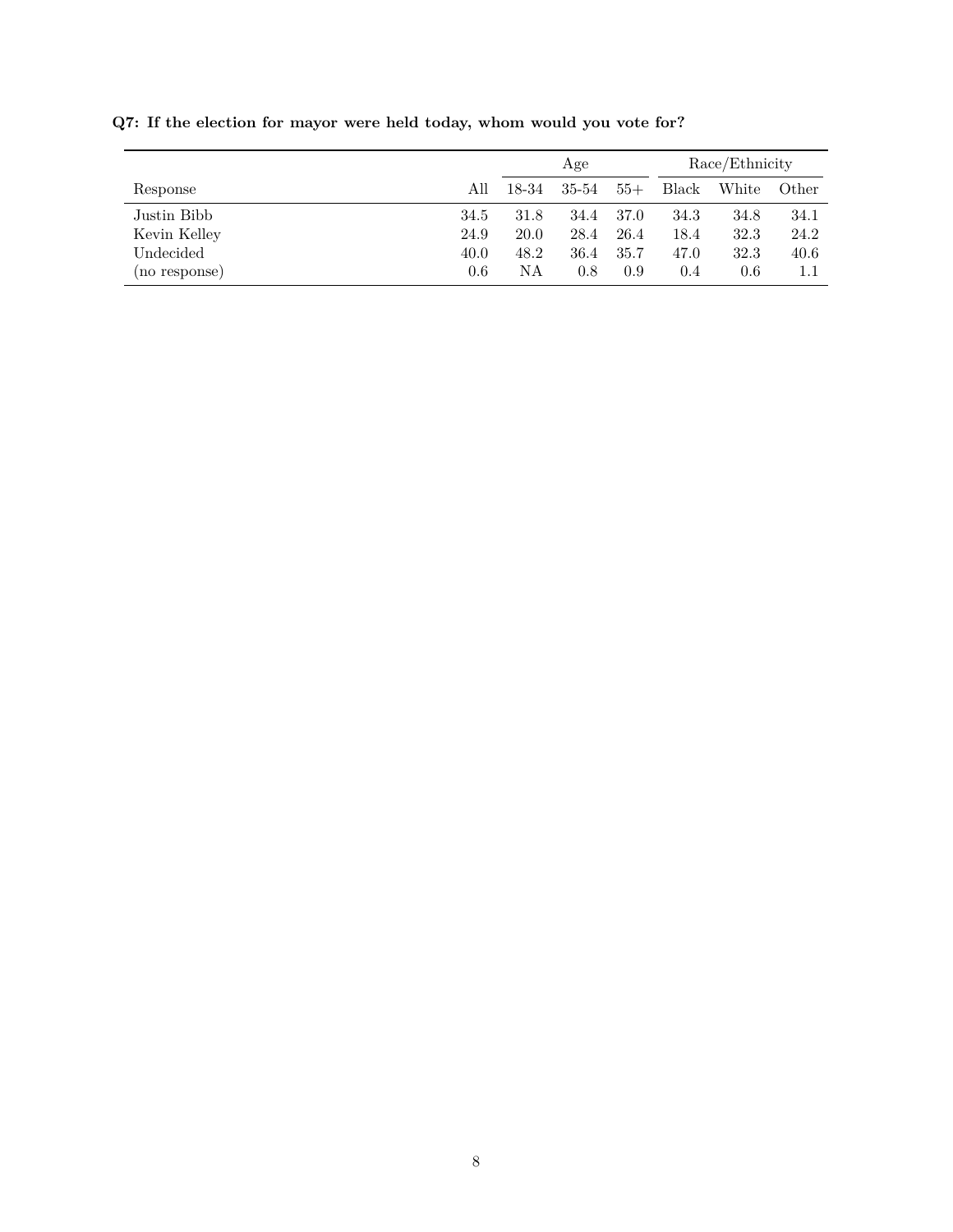#### **Q8: Which of the following changes in Cleveland have benefitted you, your family, and/or your nieghborhood?**

Respondents were permitted to select any number of the available choices (including none). Percentages below indicate the proportion of respondents who selected each option and consequently do not total 100%.

| Response                                                                        | % selected |
|---------------------------------------------------------------------------------|------------|
| Metroparks management and improvements to Edgewater Park and Euclid Beach       | 33.3       |
| the street repair bond program                                                  | 28.8       |
| redevelopment of the Ohio City, Detroit Shoreway, and Tremont neighborhoods     | 25.4       |
| new and renovated buildings and improvements in the Cleveland public schools    | 22.6       |
| new housing, restaurants, and development in University Circle and Little Italy | 18.9       |
| recreational biking trails (Lakefront; Towpath; Wendy Park/Whiskey Island)      | 17.9       |
| development in the Playhouse Square area                                        | 15.2       |
| roadway bike lanes                                                              | 13.5       |
| renovations of Rocket Mortgage Fieldhouse                                       | 10.6       |
| Cleveland hosting the Republican National Convention in 2016                    | 10.0       |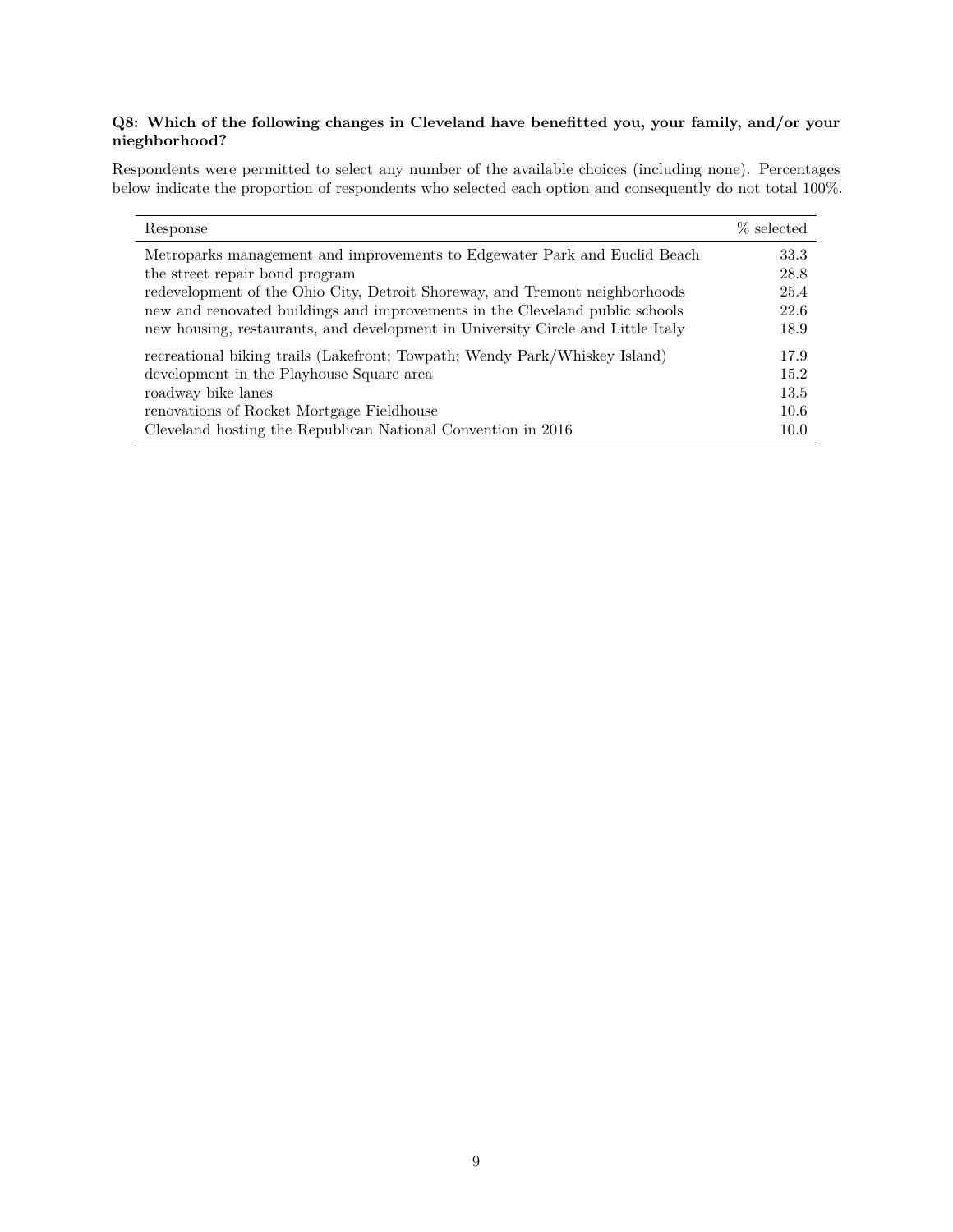#### **Q9: How do you get most of your information about Cleveland city government?**

Respondents were permitted to select any number of the available choices (including none). Percentages below indicate the proportion of respondents who selected each option and consequently do not total 100%.

| Response                     | % selected |
|------------------------------|------------|
| TV news                      | 52.8       |
| on the Internet/social media | 51.0       |
| Reading the newspaper        | 20.2       |
| radio                        | 15.7       |
| from my city council person  | 11.7       |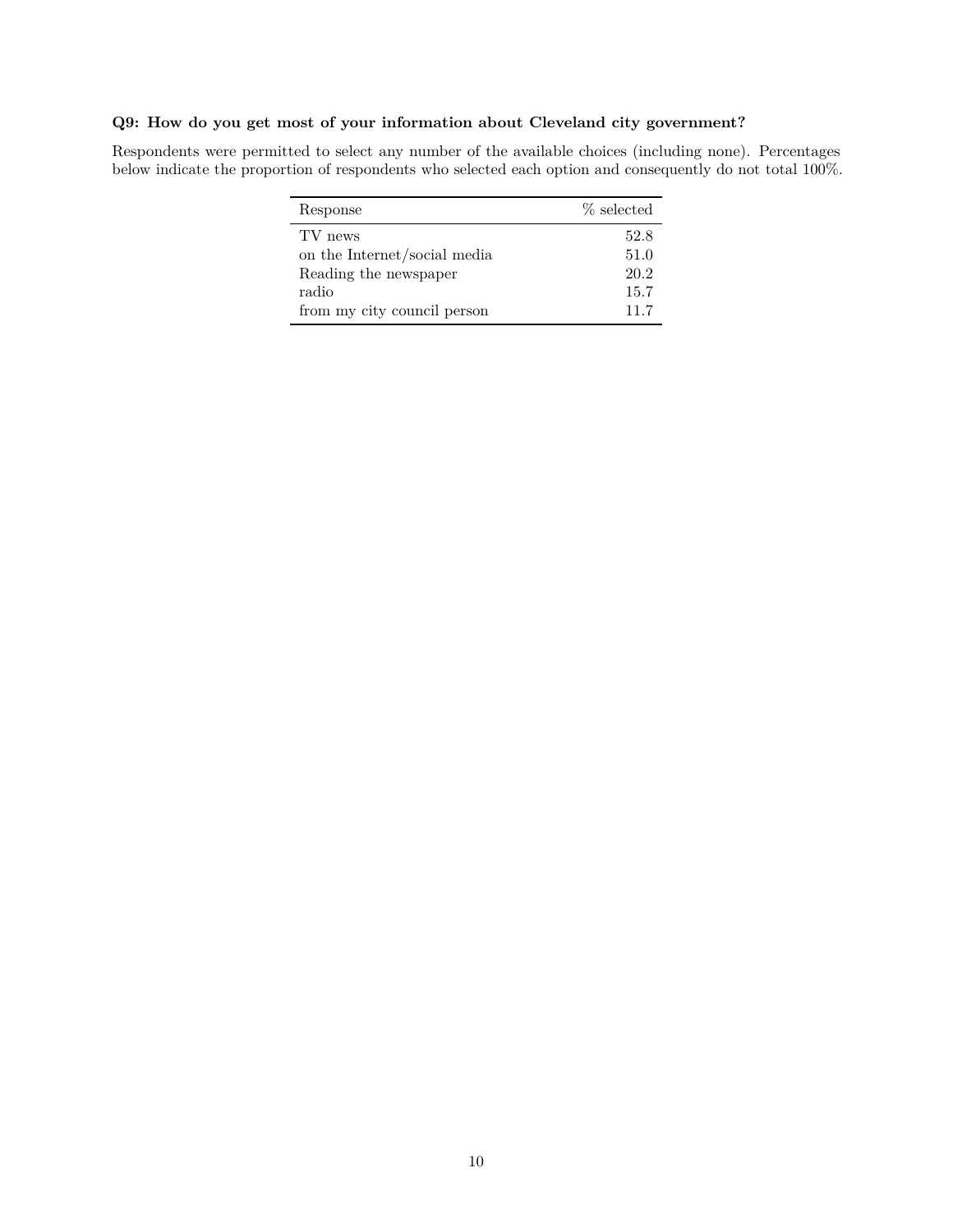|                     |      | Age   |       |       | Race/Ethnicity |       |       |
|---------------------|------|-------|-------|-------|----------------|-------|-------|
| Response            | All  | 18-34 | 35-54 | $55+$ | <b>Black</b>   | White | Other |
| Always              | 23.0 | 8.3   | 28.3  | 31.9  | 29.6           | 15.8  | 23.6  |
| Most of the time    | 28.5 | 24.3  | 30.0  | 30.9  | 24.9           | 33.3  | 25.5  |
| About half the time | 18.8 | 26.6  | 14.4  | 15.6  | 18.3           | 21.0  | 14.2  |
| Sometimes           | 24.9 | 31.8  | 24.3  | 19.2  | 22.3           | 25.3  | 32.0  |
| Never               | 4.7  | 9.0   | 3.0   | 2.4   | 4.9            | 4.6   | 4.7   |

**Q10: How often do you pay attention to what's going on in local government and politics?**